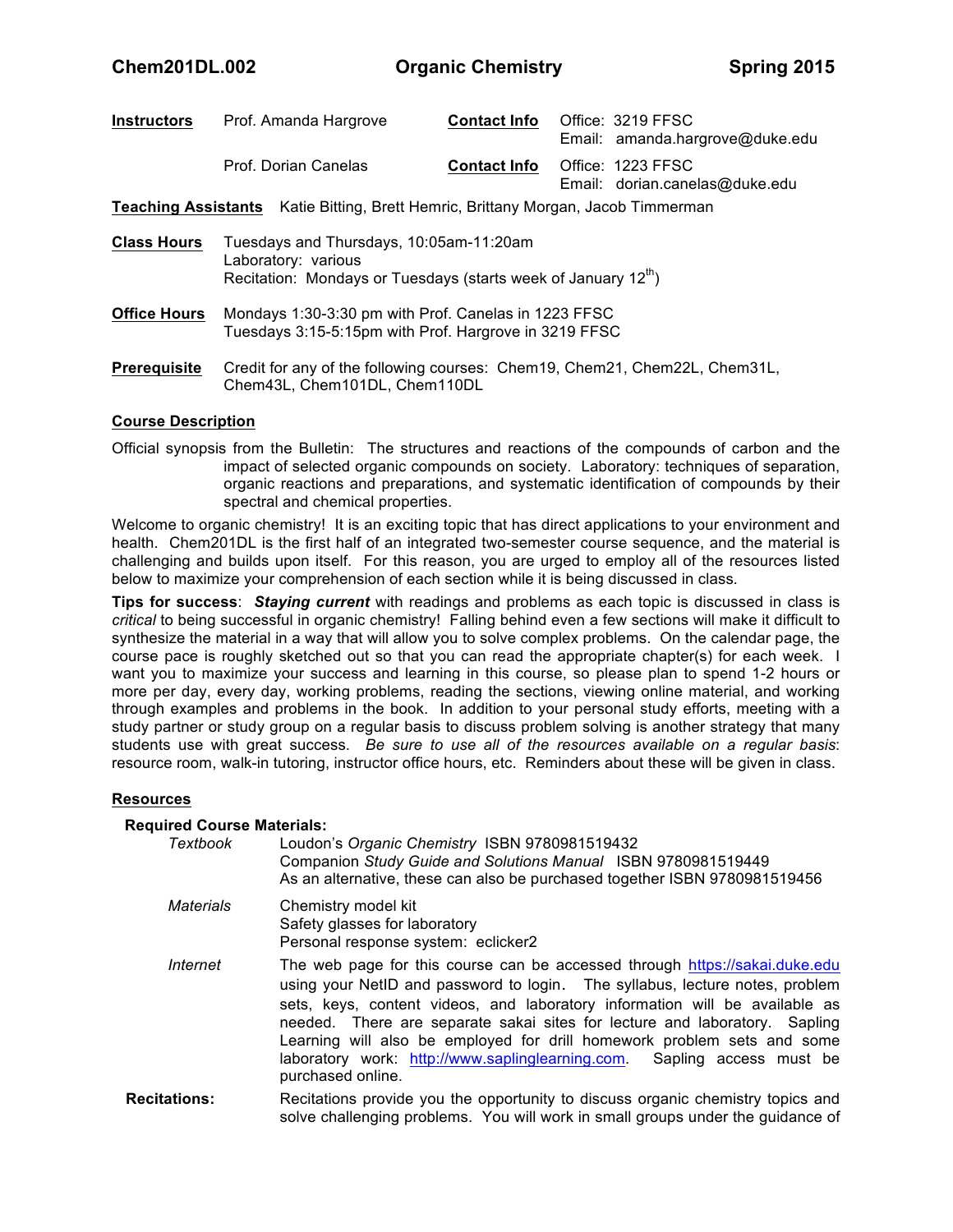a TA who has an excellent understanding of the material. Problem sets for recitation will be periodically posted on sakai, and these need to be printed prior to your recitation meeting.

**More Resources:** Schedules/locations will soon be announced in class and on Sakai:

*1) Chemistry Resource Room (free!)* staffed by Duke students working towards their PhD in Chemistry. *Don't wait until the week of the test for the best help! 2) Walk-In Tutoring (free!)* staffed by undergraduate Duke students who have previously excelled in organic chemistry.

*3)* The Chemistry Department also keeps a list of graduate students who are willing to *tutor privately for a fee*; each tutor sets his or her own rates. http://www.chem.duke.edu/undergraduates/tutors.php

*4) The Peer Tutoring Program* offers free private undergraduate tutors for students who do not do well on the first test. http://duke.edu/arc/peer\_tutoring/

**DMS** Students with disabilities are invited to register as soon as possible with the Disability Management System--Student Access Office. Students who are currently registered with the Disability Management System--Student Access Office should visit during faculty office hours or email to schedule an appointment to discuss accommodations. This should be done well in advance of the first exam.

#### **Grading**

Scores for the laboratory, online and in-class problem sets, three in-class tests, and final exam will be used to calculate your total number of points as shown:

| Tests 1, 2, & 3 (125 points each)              | 375  |
|------------------------------------------------|------|
| <b>Online Homework and In-Class Activities</b> | 75   |
| <b>Final Exam</b>                              | 300  |
| Laboratory                                     | 250  |
| Total                                          | 1000 |

To encourage collaboration and study groups, the final grades for the course will not be curved this semester. Instead, based upon average point total grade cut-offs over the past five years, the following approximate minimum point cut-offs will be applied in course letter grade assignment: A+ 970, A 870, A-820, B+ 790, B 740, B- 710, C+ 680, C 610, C- 560, D+ 540, D 520, D- 500.

If you miss one of the tests for any reason OR if you attend all tests but your final exam percentage correct exceeds your percentage correct on any of the in-class tests, then your ONE lowest in-class test score (out of 125 points; a zero in the case of a missed test) will be automatically replaced by more heavily weighting your final exam. There are no make up tests after the date that the test has been given in class.

#### **Homework**

**Homework on a daily basis is the best way to learn the material and perform well on the tests.** It consists of reading the textbook, working through examples and **problems** at the ends of the chapters, recitation activities, and online problems such as those posted on the Sapling learning website and the course website. Sapling problems will contribute towards the points earned in the course.

**Work and understand as many problems as you can**; it is a great way to spend your study time! Book chapter problems and recitation worksheets will not be collected and graded, but will serve as a good study aid for you to measure your understanding of the material on a daily basis. Read each chapter to solidify your understanding of the material; work ALL sample problems as you read. Please make an effort to **organize and categorize new material** into the grand scheme of all material in the course to find **patterns**. This might seem challenging at first; in the long run, this is a much better strategy than trying to memorize by rote the huge volume of information that will be presented in this course.

#### **Tests**

Tests will be given on the dates shown on the calendar page. Each of these will cover approximately one third of the course material. The comprehensive final exam will cover all of the course material. Tests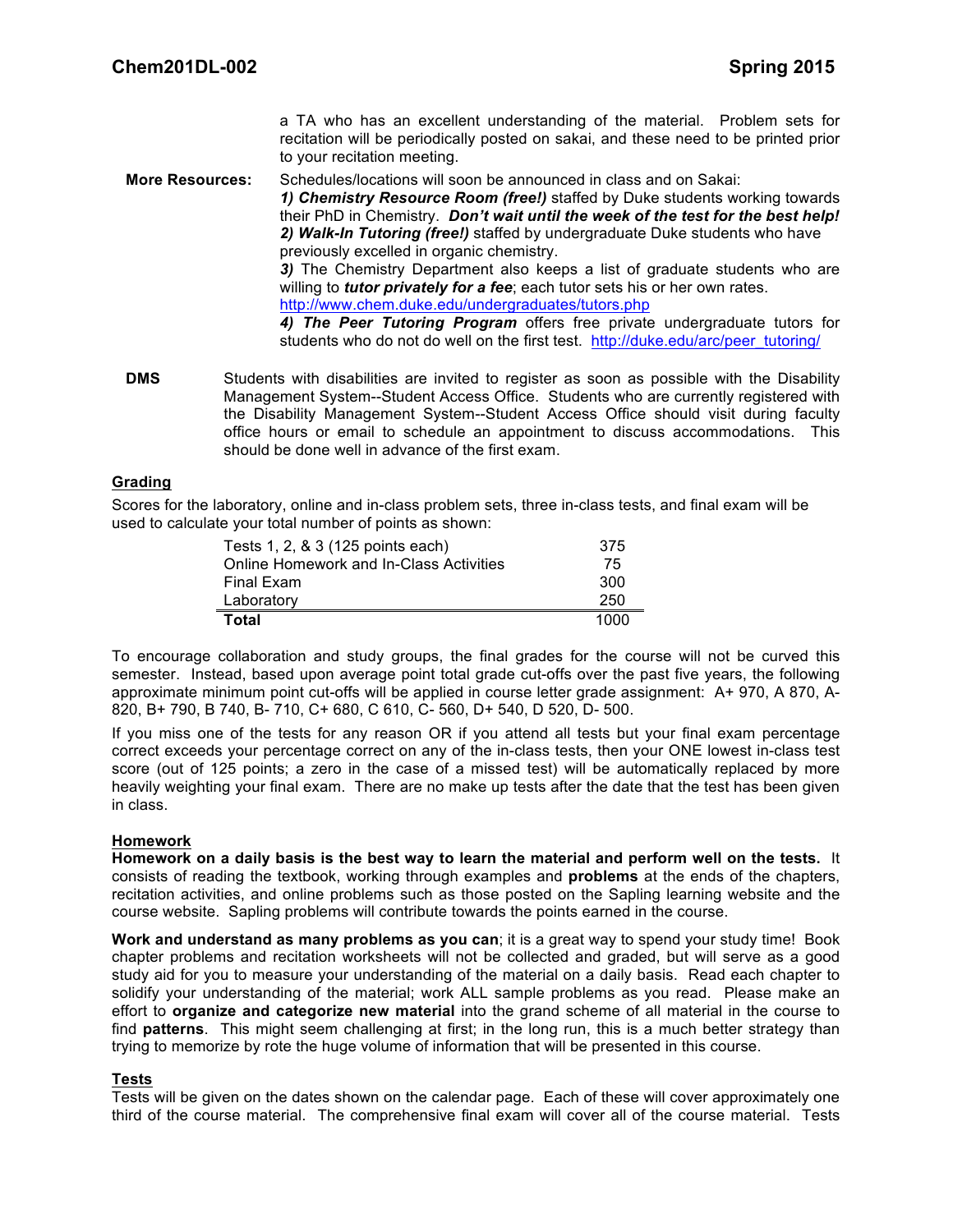result in earning points rather than a letter grade. **There is absolutely no make up for a missed test after it has been given in class.** It is strongly recommended that you attend every test or make arrangements in advance for absences. If you will be absent for an test due to a planned event such as a religious observance, court appearance, athletic event, military duty, or family obligation, you must clear this with Prof. Hargrove or Prof. Canelas in person at least one week in advance so that you can take the test prior to the regularly scheduled class date.

If a question arises concerning the grading or point tally on a test, then the test in question should be turned in for review within seven days of the date the graded tests were returned in class. *Do not write anything on the graded test itself.* A separate "regrade request" form, which can be obtained from Prof. Hargrove or Prof. Canelas, must be completed and attached to the test. Please read the academic integrity section below and note that tests are often photocopied between the time of the grading and return to students in class.

#### **Laboratory**

A laboratory session will accompany the course. There is no laboratory textbook; general laboratory information and procedures for each experiment are posted on the Laboratory Sakai site. Enrollment in the online Sapling Learning system is required for lab. Students are responsible for reading assigned material and completing a Pre-Lab assignment before each lab period. The laboratory is scheduled as alternating dry and wet labs. Dry labs are done independently and wet labs are performed in the laboratory room assigned. Students are required to follow the prescribed laboratory safety rules contained in the laboratory syllabus for the course. Safety glasses must be worn at all times while in lab; they can be purchased either in the Duke bookstore or for \$5 at the base of the large staircase in the FFSC at times TBD. Further information regarding meeting times, course structure, and requirements can be obtained in the lab syllabus, available on the main lab Sakai site.

**Laboratory Manager: Dr. A. Kasper (FFSC 1225, amanda.kasper@duke.edu)**

#### **Attendance**

**Regular lecture, class activity, and recitation attendance is expected**. In-class activities will contribute towards the points earned in the course. The lowest two in-class activity scores (zero in the case of a missed class for any reason) will be dropped before this portion of the grade is calculated. Please see http://t-reqs.trinity.duke.edu/attendance.html and links therein for information regarding **absences** that are considered excused. If class is missed because of a short-term illness, a student should submit an excuse that day on-line at the web address http://www.aas.duke.edu/trinity/treqs/illness/. Similar online forms are available for religious observances and athletic participation.

**Regardless of the reason for absence, NO make up class activity points will be given** *after* **the scheduled class time.** Please make arrangements with course faculty to complete assignments *before* the due dates if you will have a pre-planned absence for any reason. If you have an unexpected absence during a test due to a non-planned event such as sickness, car trouble, or family emergency, then please refer to the information in the grading section. A student who misses the **final exam** due to severe illness, injury, or unexpected and tragic family event must provide documentation of the reason for their absence to his or her Dean as soon as possible. The opportunity to make up the final exam (and timetable for completion of the course) is at the discretion of the Dean in consultation with the instructor.

#### **Academic Integrity**

Students are expected to abide by the principles outlined in the Duke Community Standard:

"Duke University is a community dedicated to scholarship, leadership, and service and to the principles of honesty, fairness, respect, and accountability. Citizens of this community commit to reflect upon and uphold these principles in all academic and nonacademic endeavors, and to protect and promote a culture of integrity." *To uphold the Duke Community Standard: I will not lie, cheat, or steal in my academic endeavors; I will conduct myself honorably in all my endeavors; and I will act if the Standard is compromised.* In this spirit, each student must sign an Honor Pledge ("I have neither given nor received unauthorized aid on this exam.") on his or her test or final exam. Students found to be in violation of the Honor Pledge will receive a zero for that test, exam, or assignment, and the incident will be reported. In this case, the student also forfeits his or her right to replacement of the lowest in-class test score with the final exam percentage. In some situations, assignment of a grade of "F" for the course may be deemed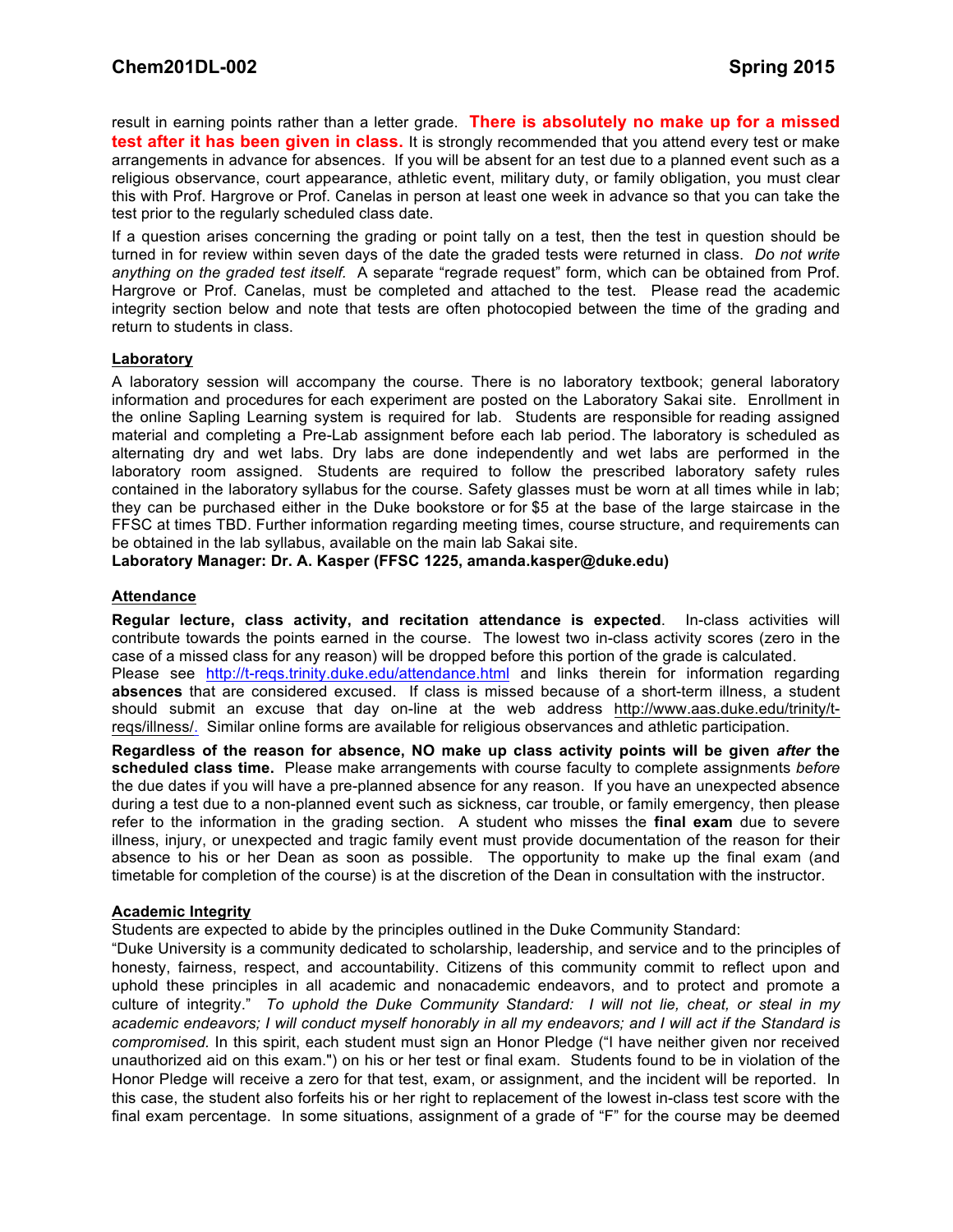the most appropriate grade sanction, and the instructor reserves the right to take this action in cases where the student has been found responsible for an academic integrity violation by the Undergraduate Conduct Board. Additional sanctions, including, but not limited to, suspension and expulsion, can be implemented at the discretion of the Office of Student Conduct. Please see http://www.integrity.duke.edu/ and/or http://judicial.studentaffairs.duke.edu/index.html for more information about this policy.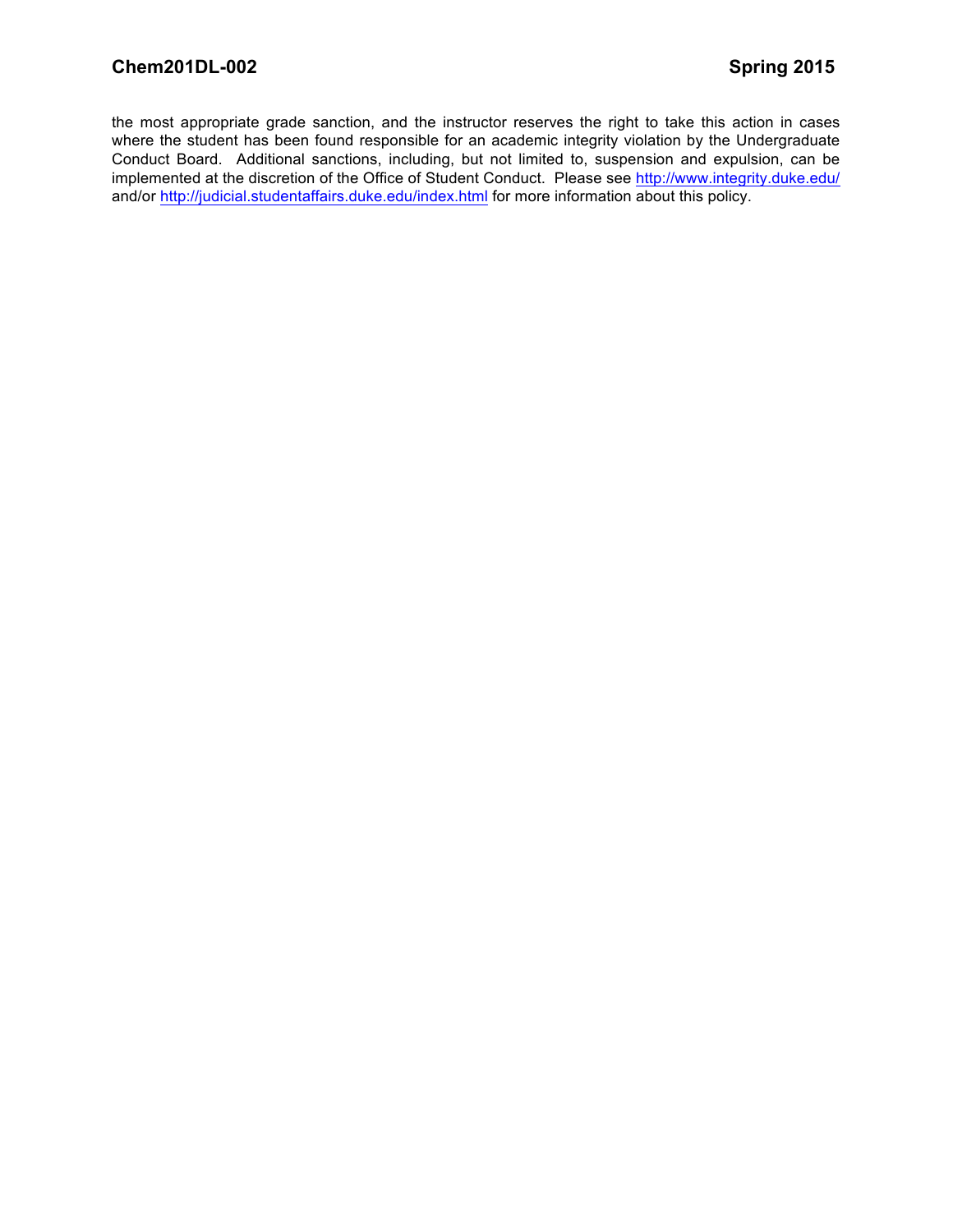# **Projected Course Calendar (Subject to Revision)**

| <b>Week</b><br>#        |                    | <b>Date</b>               | <b>Read Loudon</b><br><b>Chapters/Secs</b>         | <b>Topics and Remarks</b>                                                          | <b>Recitation Topic</b><br>(Mondays/Tuesdays)                  |
|-------------------------|--------------------|---------------------------|----------------------------------------------------|------------------------------------------------------------------------------------|----------------------------------------------------------------|
| $\mathbf{1}$            | Th                 | Jan 8                     | $1.2C - 1.4$ ,<br>$1.7 - 1.9$ ,<br>15.6 to 15.7A-C | Review Bonding, Resonance, Formal<br>Charge, Benzene                               | Review: Structure,<br>Bonding, Resonance,<br>and Formal Charge |
| $\overline{2}$          | $\mathsf T$        | <b>Jan 13</b>             | $\overline{2}$<br>$3.1 - 3.3$                      | Alkanes: Structures, Conformations,<br><b>IUPAC Nomenclature, Combustion</b>       | 1. Alkanes                                                     |
|                         | Th                 | Jan 15                    |                                                    | <b>Drawing Organic Structures</b><br><b>Curved Arrow Notation for Reactions</b>    |                                                                |
| $\overline{\mathbf{3}}$ | T                  | <b>Jan 20</b>             | $4.1 - 4.7,$<br>14.1-2, 14.4                       | Alkenes and Alkynes: Nomenclature,<br>E/Z, CIP Rules, Addition of HX, Mechs,       | No Recitation Monday                                           |
|                         | Th                 | Jan 22                    |                                                    | Carbocations, Free Energy Diagrams                                                 |                                                                |
| $\overline{\mathbf{4}}$ | T                  | Jan 27                    | $4.8 - 4.9,$                                       | Catalytic Hydrogenations, Hydrations,<br>Halogenation, Halohydrin formation,       | 2. Alkenes, Additions                                          |
|                         | Th                 | Jan 29                    | 5.1-5.4, 14.6                                      | Markovnikov vs. anti-Markovnikov                                                   |                                                                |
| $\overline{5}$          | $\mathsf{T}$<br>Th | Feb <sub>3</sub><br>Feb 5 | $5.4 - 5.5$                                        | More Alkene Addition Reactions:<br>Hydroboration-Oxidation, Ozonolysis             | 3. Mechanisms                                                  |
| 6                       | $\mathsf T$        | Feb 10                    |                                                    | <b>TEST1</b>                                                                       | 4. More Mechanisms,                                            |
|                         | Th                 | Feb 12                    | $5.6 - 5.7$                                        | Radical reactions: HBr + peroxides                                                 | <b>Review for Test 1</b>                                       |
|                         |                    |                           | 8.9A, 17.2                                         | Free Radical Polymerization, Polymers<br>Radical Halogenations of Alkanes          |                                                                |
| $\overline{7}$          | T                  | Feb 17                    | $12.1 - 12.6$<br>$13.1 - 13.7$ ,                   | Infrared Spectroscopy, Mass Spect.<br><sup>13</sup> C NMR, Chemical Shift          | 5. Radical Mechanisms                                          |
|                         | Th                 | Feb 19                    | $13.8 - 13.10$                                     | Proton NMR, Coupling                                                               |                                                                |
| 8                       | T                  | Feb 24                    | $6.1 - 6.7$                                        | Stereochemistry, Enantiomers, R&S,                                                 | 6. Spectroscopy, NMR                                           |
|                         |                    |                           | $6.11 - 6.12$                                      | Racemates, Diastereomers, Meso                                                     | Problem Set Rev                                                |
|                         | Th                 | Feb 26                    | 24.2                                               | Compounds, Fischer Projections                                                     |                                                                |
| $\overline{9}$          | T                  | Mar <sub>3</sub>          | $\overline{7}$                                     | Cyclohexane, Conformational Analysis                                               | 7. Stereochemistry                                             |
|                         | Th                 | Mar <sub>5</sub>          |                                                    | Disubstituted Rings, Bicyclic Cmpds<br>Stereochemistry of Reactions on Rings,      |                                                                |
|                         |                    |                           |                                                    | Drawing a Reaction Map                                                             |                                                                |
| 10                      |                    |                           | March $9 - 13$                                     | <b>Spring Break (No Classes)</b>                                                   |                                                                |
| 11                      | T                  | Mar 17                    | $3.4 - 3.6$ , 14.7A                                | Relative Acidities & Basicities, Grignard                                          | 8. Cyclic Compounds,                                           |
|                         |                    |                           | $8.1 - 8.8$                                        | & Organolithium Reagents, Acetylides                                               | Alkene Add'n Reaction                                          |
|                         |                    |                           |                                                    | Nomenclature, Structure, and Solvation                                             | Review                                                         |
|                         | Th                 | <b>Mar 19</b>             |                                                    | of Alkyl Halides, Alcohols, Ethers, etc.<br><b>TEST 2</b>                          |                                                                |
| 12                      | Τ                  | Mar 24                    | $9.1 - 9.4$                                        | Nucleophilic Substitution & Elimination,                                           | 9. Acid & Base                                                 |
|                         |                    |                           |                                                    | Rxn Rates, $S_N2$ for Alkyl Halides                                                | <b>Strengths</b>                                               |
|                         | Th                 | Mar 26                    | $9.4 - 9.8$                                        | Substitution & Elimination, $S_N2$ & E2,                                           |                                                                |
|                         |                    |                           | 14.7B                                              | $S_N$ 1 & E1, $\alpha$ -Eliminations                                               |                                                                |
| 13                      | $\top$             | Mar 31                    | $10.1 - 10.4$                                      | <b>Review Substitution and Elimination</b><br>Reactions of Alcohols and Thiols     | 10. Substitution and<br>Elimination                            |
|                         | Th                 | Apr 2                     | $10.5 - 10.7$                                      | Sulfonate Esters, Thionyl Chloride, PBr <sub>3</sub><br>Redox in Organic Chemistry |                                                                |
| 14                      | $\top$             | Apr 7                     | $10.8 - 10.11$                                     | Designing Multistep Organic Syntheses                                              | 11. Rxns of Alcohols,                                          |
|                         | Th                 | Apr 9                     | $11.1 - 11.4$ , 14.8                               | Ethers, Epoxides, Alkynes in Synthesis                                             | Retrosynthesis Practice                                        |
| 15                      | $\mathsf T$        | Apr 14                    |                                                    | <b>TEST 3</b>                                                                      | 12. More Practice with                                         |
|                         | Th                 | Apr 16                    | 11.5, 11.9-11.10                                   | Selected Glycol & Alkyne Reactions                                                 | <b>Multi-step Synthesis</b>                                    |
| 16                      | $\overline{T}$     | Apr 21                    |                                                    | Jeopardy & Review for Final Exam                                                   |                                                                |
|                         | <b>Th</b>          | Apr 30                    |                                                    | Final Exam (Cumulative) 9:00 am                                                    |                                                                |